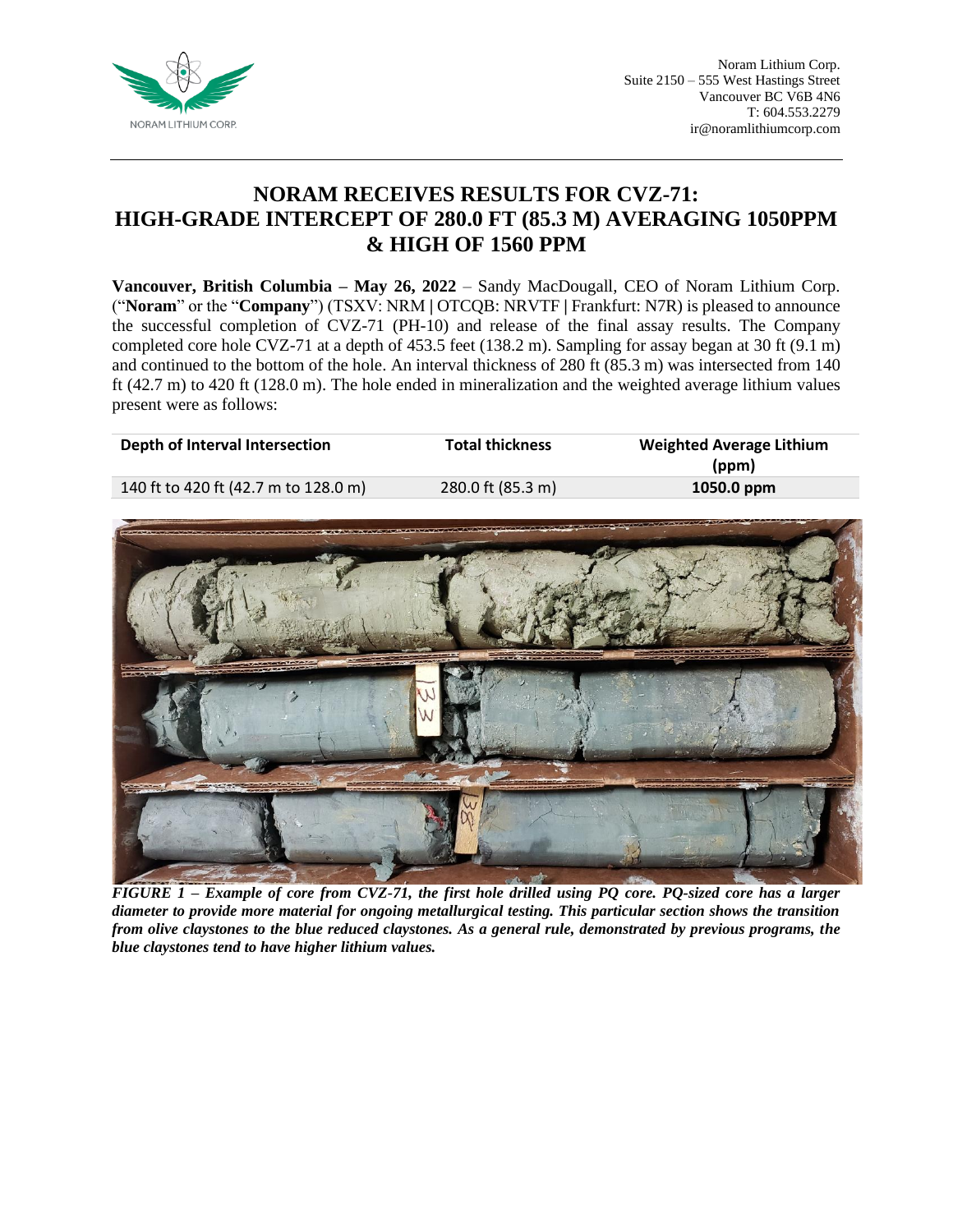

Distance (m)

*Figure 2. Comparative stratigraphy and assay results for drill hole CVZ-71 as compared to previously drilled holes CVZ-51 and CVZ-70. CVZ-51 and CVZ-70 both had long intercepts of high-grade lithium mineralization. The histogram on the sides of the holes are the composited lithium grades in ppm Li. The cross section has a 4X vertical exaggeration.*

"As Noram moves toward completion of the Zeus property's PFS, now on schedule for completion in October 2022, the assay results from CVZ-71 provide another long, high-grade intercept to the list of drillholes that is expected to upgrade a major portion of the deposit from an inferred resource to the indicated resource category" comments Brad Peek, VP of Exploration and geologist on all six phases of Noram's Clayton Valley exploration drilling.

| Hole ID       | Sample No. | From (ft) | To (ft) | From (m) | To $(m)$ | Li (ppm) |
|---------------|------------|-----------|---------|----------|----------|----------|
| <b>CVZ-71</b> | 1748556    | 30        | 35      | 9.1      | 10.7     | 660      |
| <b>CVZ-71</b> | 1748557    | 35        | 40      | 10.7     | 12.2     | 500      |
| <b>CVZ-71</b> | 1748558    | 40        | 45      | 12.2     | 13.7     | 780      |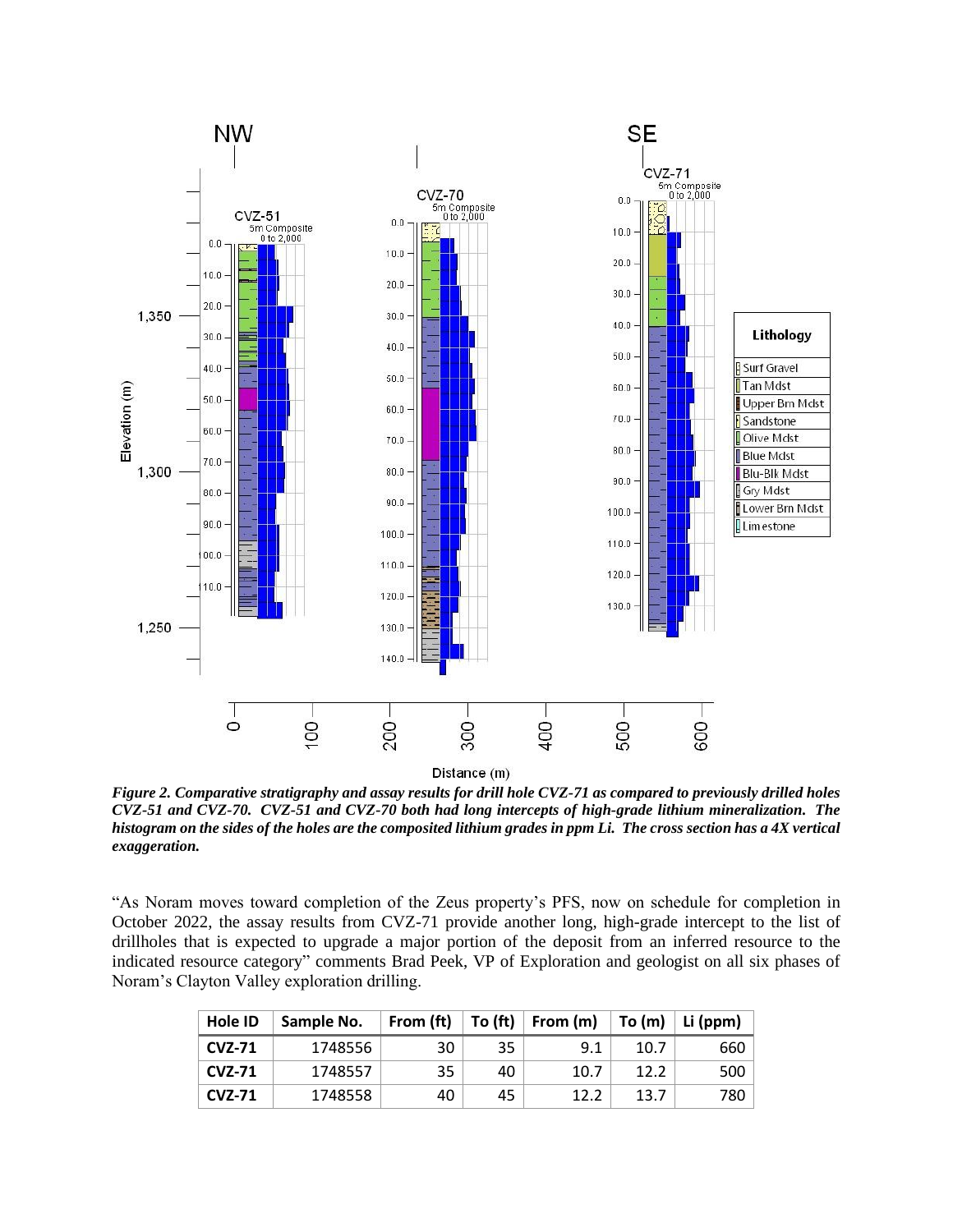| <b>CVZ-71</b> | 1748559 | 45  | 50  | 13.7 | 15.2 | 450  |
|---------------|---------|-----|-----|------|------|------|
| <b>CVZ-71</b> | 1748560 | 50  | 55  | 15.2 | 16.8 | 440  |
| <b>CVZ-71</b> | 1748561 | 55  | 60  | 16.8 | 18.3 | 399  |
| <b>CVZ-71</b> | 1748562 | 60  | 65  | 18.3 | 19.8 | 450  |
| <b>CVZ-71</b> | 1748563 | 65  | 70  | 19.8 | 21.3 | 440  |
| <b>CVZ-71</b> | 1748564 | 70  | 75  | 21.3 | 22.9 | 550  |
| <b>CVZ-71</b> | 1748565 | 75  | 80  | 22.9 | 24.4 | 620  |
| <b>CVZ-71</b> | 1748566 | 80  | 85  | 24.4 | 25.9 | 490  |
| <b>CVZ-71</b> | 1748567 | 85  | 90  | 25.9 | 27.4 | 610  |
| <b>CVZ-71</b> | 1748568 | 90  | 95  | 27.4 | 29.0 | 412  |
| <b>CVZ-71</b> | 1748569 | 95  | 100 | 29.0 | 30.5 | 800  |
| <b>CVZ-71</b> | 1748570 | 100 | 105 | 30.5 | 32.0 | 640  |
| <b>CVZ-71</b> | 1748571 | 105 | 110 | 32.0 | 33.5 | 910  |
| <b>CVZ-71</b> | 1748572 | 110 | 115 | 33.5 | 35.1 | 750  |
| <b>CVZ-71</b> | 1748573 | 115 | 120 | 35.1 | 36.6 | 520  |
| <b>CVZ-71</b> | 1748574 | 120 | 125 | 36.6 | 38.1 | 550  |
| <b>CVZ-71</b> | 1748575 | 125 | 130 | 38.1 | 39.6 | 560  |
| <b>CVZ-71</b> | 1748576 | 130 | 135 | 39.6 | 41.1 | 580  |
| <b>CVZ-71</b> | 1748577 | 135 | 140 | 41.1 | 42.7 | 890  |
| <b>CVZ-71</b> | 1748578 | 140 | 145 | 42.7 | 44.2 | 1190 |
| <b>CVZ-71</b> | 1748579 | 145 | 150 | 44.2 | 45.7 | 1050 |
| <b>CVZ-71</b> | 1748580 | 150 | 155 | 45.7 | 47.2 | 610  |
| <b>CVZ-71</b> | 1748581 | 155 | 160 | 47.2 | 48.8 | 1060 |
| <b>CVZ-71</b> | 1748582 | 160 | 165 | 48.8 | 50.3 | 770  |
| <b>CVZ-71</b> | 1748583 | 165 | 170 | 50.3 | 51.8 | 740  |
| <b>CVZ-71</b> | 1748584 | 170 | 175 | 51.8 | 53.3 | 810  |
| <b>CVZ-71</b> | 1748585 | 175 | 180 | 53.3 | 54.9 | 750  |
| <b>CVZ-71</b> | 1748586 | 180 | 185 | 54.9 | 56.4 | 680  |
| <b>CVZ-71</b> | 1748587 | 185 | 190 | 56.4 | 57.9 | 1180 |
| <b>CVZ-71</b> | 1748588 | 190 | 195 | 57.9 | 59.4 | 1040 |
| <b>CVZ-71</b> | 1748589 | 195 | 200 | 59.4 | 61.0 | 1930 |
| <b>CVZ-71</b> | 1748590 | 200 | 205 | 61.0 | 62.5 | 1270 |
| <b>CVZ-71</b> | 1748592 | 205 | 210 | 62.5 | 64.0 | 870  |
| <b>CVZ-71</b> | 1748593 | 210 | 215 | 64.0 | 65.5 | 860  |
| <b>CVZ-71</b> | 1748594 | 215 | 220 | 65.5 | 67.1 | 810  |
| <b>CVZ-71</b> | 1748595 | 220 | 225 | 67.1 | 68.6 | 1260 |
| <b>CVZ-71</b> | 1748596 | 225 | 230 | 68.6 | 70.1 | 880  |
| <b>CVZ-71</b> | 1748597 | 230 | 235 | 70.1 | 71.6 | 850  |
| <b>CVZ-71</b> | 1748598 | 235 | 240 | 71.6 | 73.2 | 1210 |
| <b>CVZ-71</b> | 1748599 | 240 | 245 | 73.2 | 74.7 | 960  |
| <b>CVZ-71</b> | 1748600 | 245 | 250 | 74.7 | 76.2 | 1160 |
| <b>CVZ-71</b> | 1851201 | 250 | 255 | 76.2 | 77.7 | 1130 |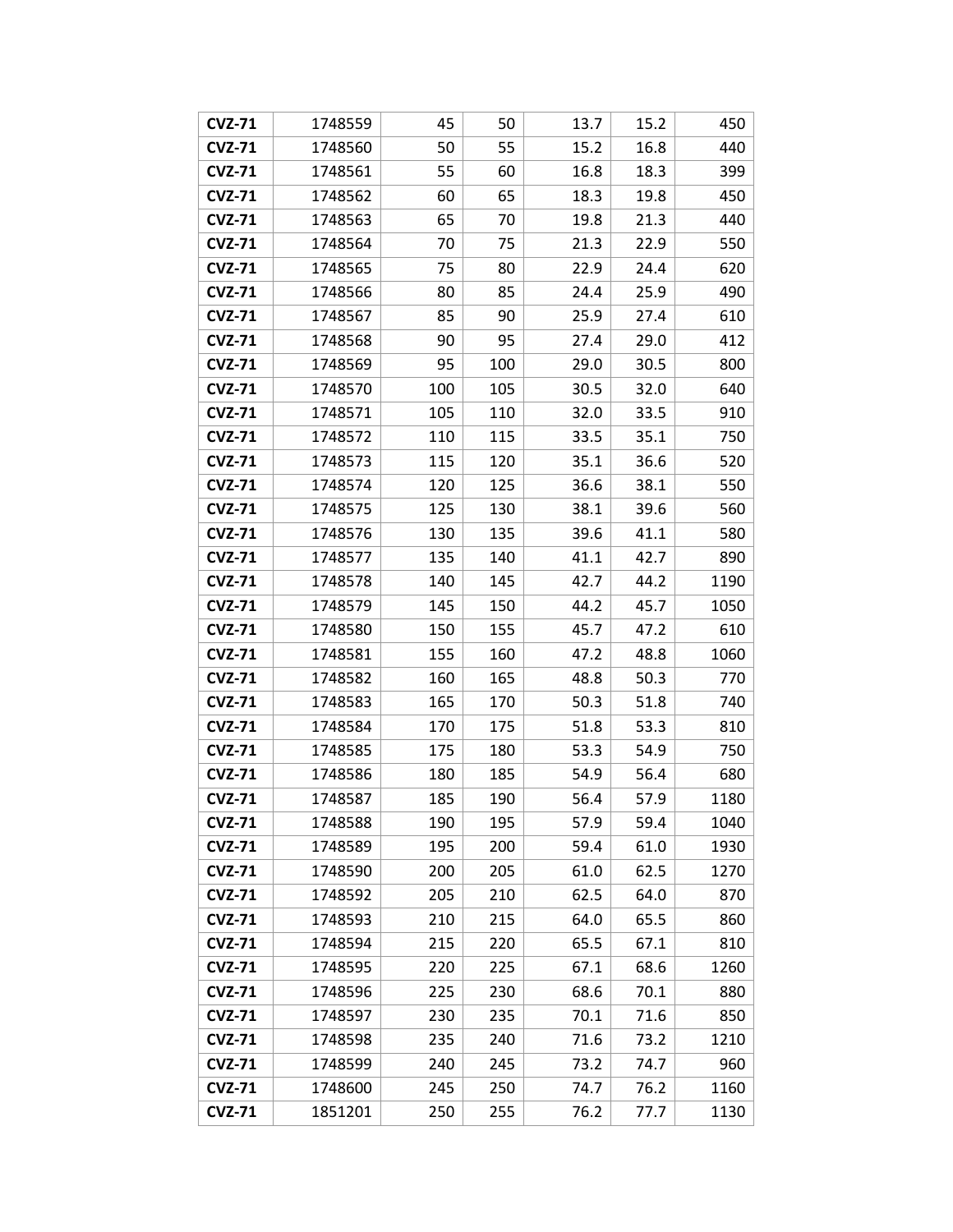| <b>CVZ-71</b> | 1851202 | 255 | 260   | 77.7  | 79.2  | 1090 |
|---------------|---------|-----|-------|-------|-------|------|
| <b>CVZ-71</b> | 1851203 | 260 | 265   | 79.2  | 80.8  | 1170 |
| <b>CVZ-71</b> | 1851204 | 265 | 270   | 80.8  | 82.3  | 1150 |
| <b>CVZ-71</b> | 1851205 | 270 | 275   | 82.3  | 83.8  | 1430 |
| <b>CVZ-71</b> | 1851206 | 275 | 280   | 83.8  | 85.3  | 1110 |
| <b>CVZ-71</b> | 1851207 | 280 | 285   | 85.3  | 86.9  | 1070 |
| <b>CVZ-71</b> | 1851208 | 285 | 290   | 86.9  | 88.4  | 1040 |
| <b>CVZ-71</b> | 1851209 | 290 | 295   | 88.4  | 89.9  | 1180 |
| <b>CVZ-71</b> | 1851210 | 295 | 300   | 89.9  | 91.4  | 1410 |
| <b>CVZ-71</b> | 1851211 | 300 | 305   | 91.4  | 93.0  | 1370 |
| <b>CVZ-71</b> | 1851212 | 305 | 310   | 93.0  | 94.5  | 1410 |
| <b>CVZ-71</b> | 1851213 | 310 | 315   | 94.5  | 96.0  | 1360 |
| <b>CVZ-71</b> | 1851214 | 315 | 320   | 96.0  | 97.5  | 860  |
| <b>CVZ-71</b> | 1851215 | 320 | 325   | 97.5  | 99.1  | 750  |
| <b>CVZ-71</b> | 1851216 | 325 | 330   | 99.1  | 100.6 | 1070 |
| <b>CVZ-71</b> | 1851217 | 330 | 335   | 100.6 | 102.1 | 1150 |
| <b>CVZ-71</b> | 1851218 | 335 | 340   | 102.1 | 103.6 | 840  |
| <b>CVZ-71</b> | 1851219 | 340 | 345   | 103.6 | 105.2 | 900  |
| <b>CVZ-71</b> | 1851220 | 345 | 350   | 105.2 | 106.7 | 820  |
| <b>CVZ-71</b> | 1851221 | 350 | 355   | 106.7 | 108.2 | 820  |
| <b>CVZ-71</b> | 1851222 | 355 | 360   | 108.2 | 109.7 | 930  |
| <b>CVZ-71</b> | 1851223 | 360 | 365   | 109.7 | 111.3 | 1010 |
| <b>CVZ-71</b> | 1851224 | 365 | 370   | 111.3 | 112.8 | 970  |
| <b>CVZ-71</b> | 1851225 | 370 | 375   | 112.8 | 114.3 | 810  |
| <b>CVZ-71</b> | 1851226 | 375 | 380   | 114.3 | 115.8 | 1060 |
| <b>CVZ-71</b> | 1851227 | 380 | 385   | 115.8 | 117.3 | 950  |
| <b>CVZ-71</b> | 1851228 | 385 | 390   | 117.3 | 118.9 | 910  |
| <b>CVZ-71</b> | 1851229 | 390 | 395   | 118.9 | 120.4 | 1020 |
| <b>CVZ-71</b> | 1851230 | 395 | 400   | 120.4 | 121.9 | 1070 |
| <b>CVZ-71</b> | 1851231 | 400 | 405   | 121.9 | 123.4 | 1510 |
| <b>CVZ-71</b> | 1851232 | 405 | 410   | 123.4 | 125.0 | 1560 |
| <b>CVZ-71</b> | 1851233 | 410 | 415   | 125.0 | 126.5 | 960  |
| <b>CVZ-71</b> | 1851234 | 415 | 420   | 126.5 | 128.0 | 970  |
| <b>CVZ-71</b> | 1851235 | 420 | 425   | 128.0 | 129.5 | 860  |
| <b>CVZ-71</b> | 1851236 | 425 | 430   | 129.5 | 131.1 | 720  |
| <b>CVZ-71</b> | 1851237 | 430 | 435   | 131.1 | 132.6 | 660  |
| <b>CVZ-71</b> | 1851238 | 435 | 440   | 132.6 | 134.1 | 700  |
| <b>CVZ-71</b> | 1851239 | 440 | 445   | 134.1 | 135.6 | 690  |
| <b>CVZ-71</b> | 1851240 | 445 | 450   | 135.6 | 137.2 | 760  |
| <b>CVZ-71</b> | 1851241 | 450 | 453.5 | 137.2 | 138.2 | 770  |